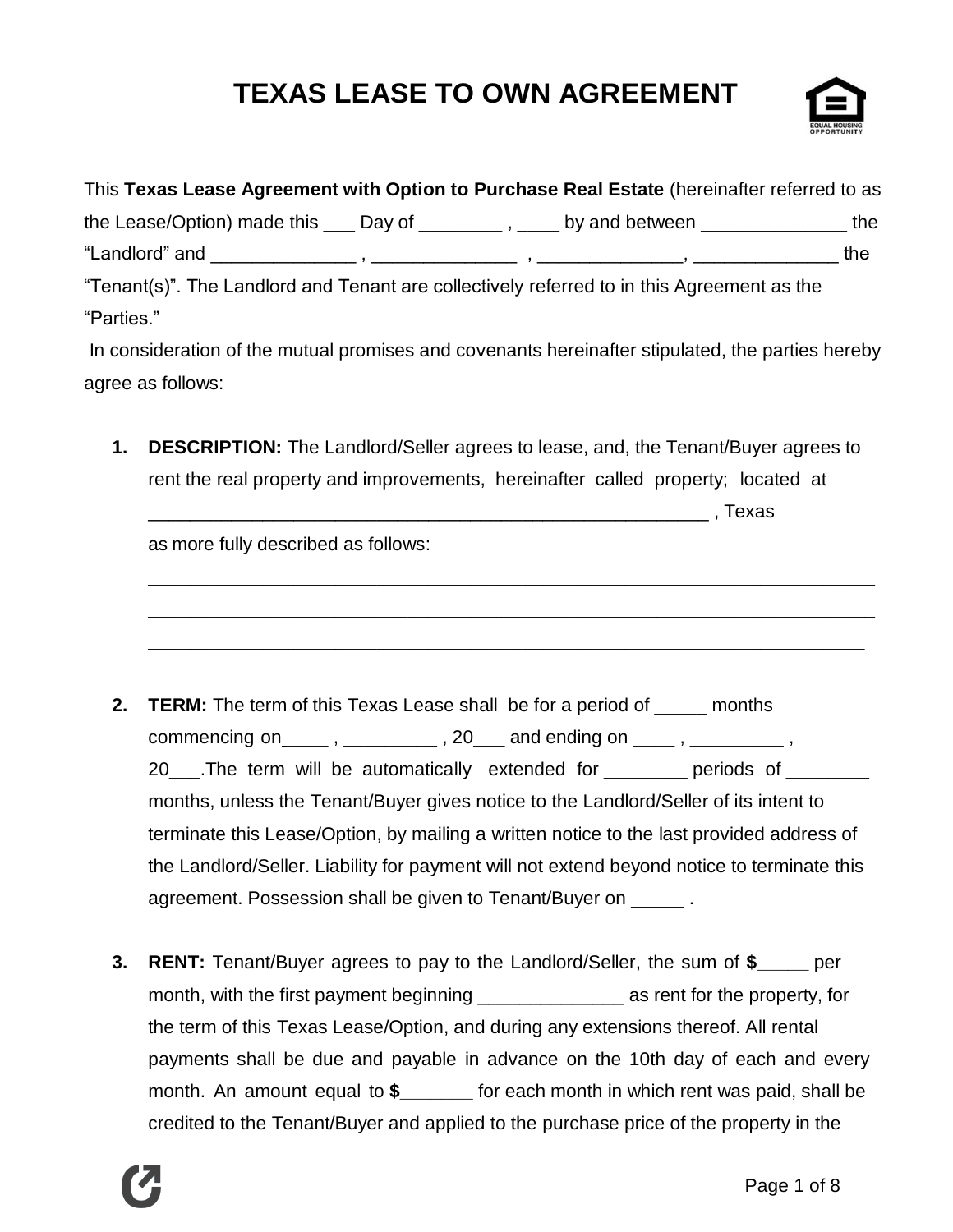event that the Tenant/Buyer exercises its option hereunder; otherwise, this credit shall be non-refundable and considered forfeited if the option is not exercised.

- **4. OPTION TO PURCHASE:** The Tenant/Buyer, as part of the consideration herein, is hereby granted the exclusive right, option and privilege of purchasing property at any time during the term of this Texas Lease/Option agreement or any extension thereof. The Tenant/Buyer shall notify the Landlord/Seller in writing of the exercise of this option at least ten (10) days prior to the expiration of the initial term of this Lease/Option or the expiration of any extension thereof, by mail to the last-provided address of Landlord/Seller.
- **5. COVENANTS OF TENANT/BUYER**: Commencing with and during the term of this agreement, including extensions, the Tenant/Buyer hereby covenants and agrees as follows:
	- a. That the Tenant/Buyer will pay all utility charges and bills, including, but not limited to, water, sewer, gas, oil, and electric, which may be assessed or charged against the property;
	- b. That the Tenant/Buyer will not use the property for any unlawful purpose; and that the Tenant/Buyer will conform to and obey all laws, ordinances, *rules, regulations,* requirements and orders of all Federal, Stale, and Local governmental authorities, agencies, departments, bureaus, boards or officials, respecting the use of the property; and
	- c. That the Tenant/Buyer will surrender and deliver up the property, at the end of the term or any extensions thereof, should the option herein not be exercised, in as good order and condition as the same now exists, reasonable use and natural wear and tear excepted.
- **6. COVENANTS OF LANDLORD/SELLER:** The Landlord/Seller hereby covenants and agrees as follows:
	- a. That the Landlord/Seller shall pay for and maintain fire and extended coverage insurance on said property in the minimum amount of **\$\_\_\_\_\_\_\_\_**. The Tenant/Buyer shall be named as an additional insured or loss-payee on the insurance policy and copy of which shall be provided to Tenant/Buyer.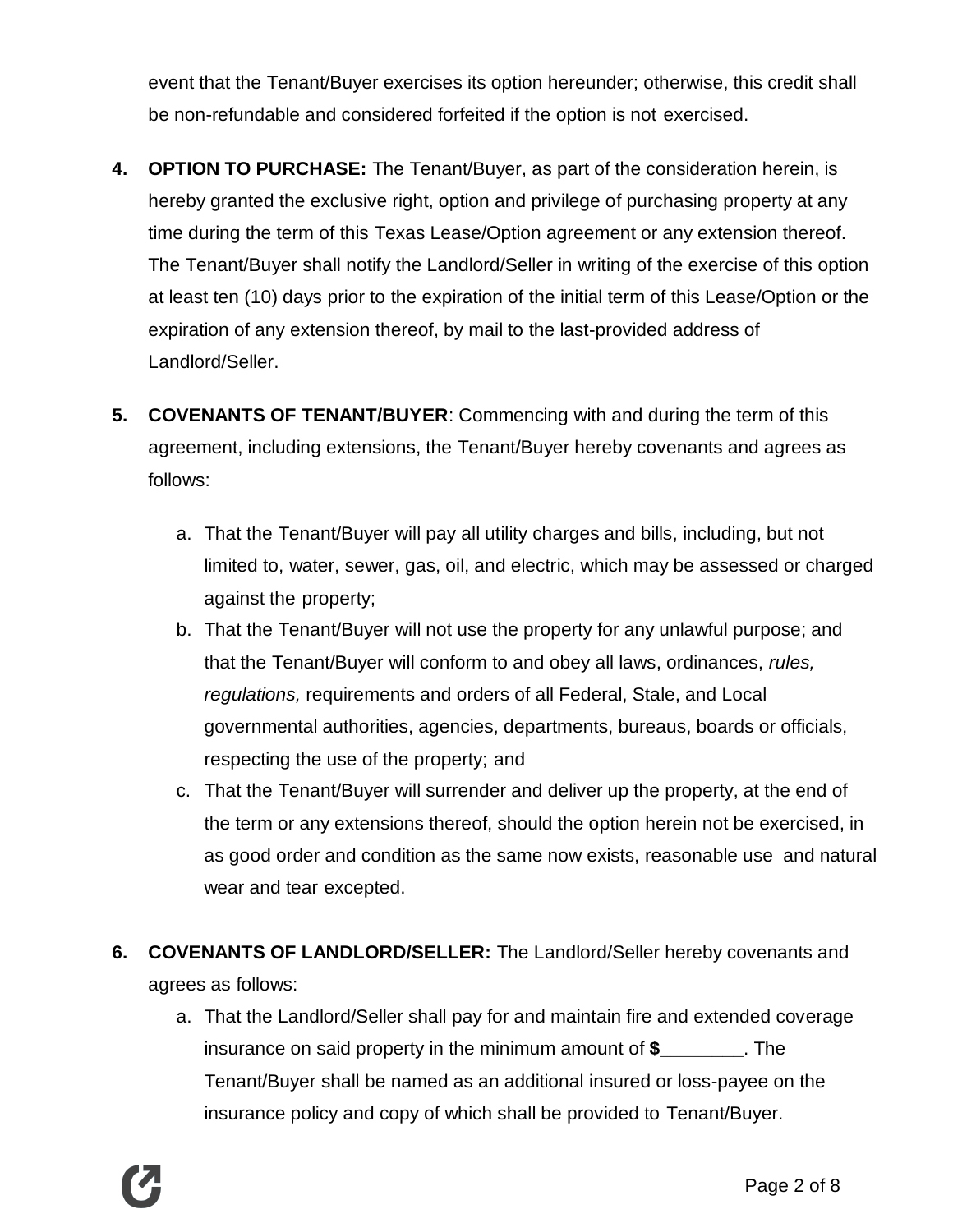- b. That the Tenant/Buyer shall peaceably and quietly hold, occupy, use and enjoy the property, without any let, hindrance or molestation by Landlord/Seller or any person associated therewith.
- **7. BREACH BY TENANT/BUYER**: If the Tenant/Buyer shall fail to keep and perform any of the covenants, agreements, or provisions of this Texas Lease/Option, or If the Tenant/Buyer shall abandon the property; it shall be lawful for the Landlord/Seller to enter into said property and again have, repossess, and enjoy the same as if this Lease/Option had not been made, and thereupon this Lease/Option and everything herein contained on the part of the Landlord/Seller to be done and performed shall cease, determine and be utterly void, except as set forth in paragraph (8), below. The commencement of a proceeding or suit in forcible entry and detainer or in ejectment, or otherwise after any default by the Tenant/Buyer, shall be equivalent in every respect to actual entry by the Landlord/Seller.
- **8. COSTS OF IMPROVEMENTS:** In the event the Tenant/Buyer exercises the option to purchase set forth in paragraph (4), above, and through no fault of the Tenant/Buyer, the Landlord/Seller fails to convey said property to Tenant/Buyer In accordance with the terms of this Texas Lease/Option, the Tenant/Buyer, *in* addition to any other rights which Tenant/Buyer may have in law or equity for the enforcement of Tenant/Buyer's option to purchase, shall be entitled to reimbursement for the cost of all repairs, maintenance and improvements.
- **9. FURTHER ENCUMBRANCES:** The Landlord/Seller hereby warrants that the total of the leases, options, mortgages, liens, and any other encumbrances against the property, whether of public record or not, are as follows: A first mortgage in favor of in the approximate amount of \$ Current taxes for \_\_\_\_\_\_ in the amount of \$\_\_\_\_\_ due on \_\_\_\_\_\_\_\_\_\_\_\_\_\_\_\_\_\_\_\_\_\_\_\_
	- a. The Landlord/Seller agrees not to lease to another third party, nor to assign, sell, option, transfer, pledge or otherwise to convey any or all rights or interests had by Landlord/Seller in the property or in this Texas Lease/Option agreement, nor to further encumber the property nor allow the same to occur. All third parties are hereby put on notice that any leases, assignments by the Landlord/Seller, liens, options, mortgages or any other conveyances or transfers occurring subsequent to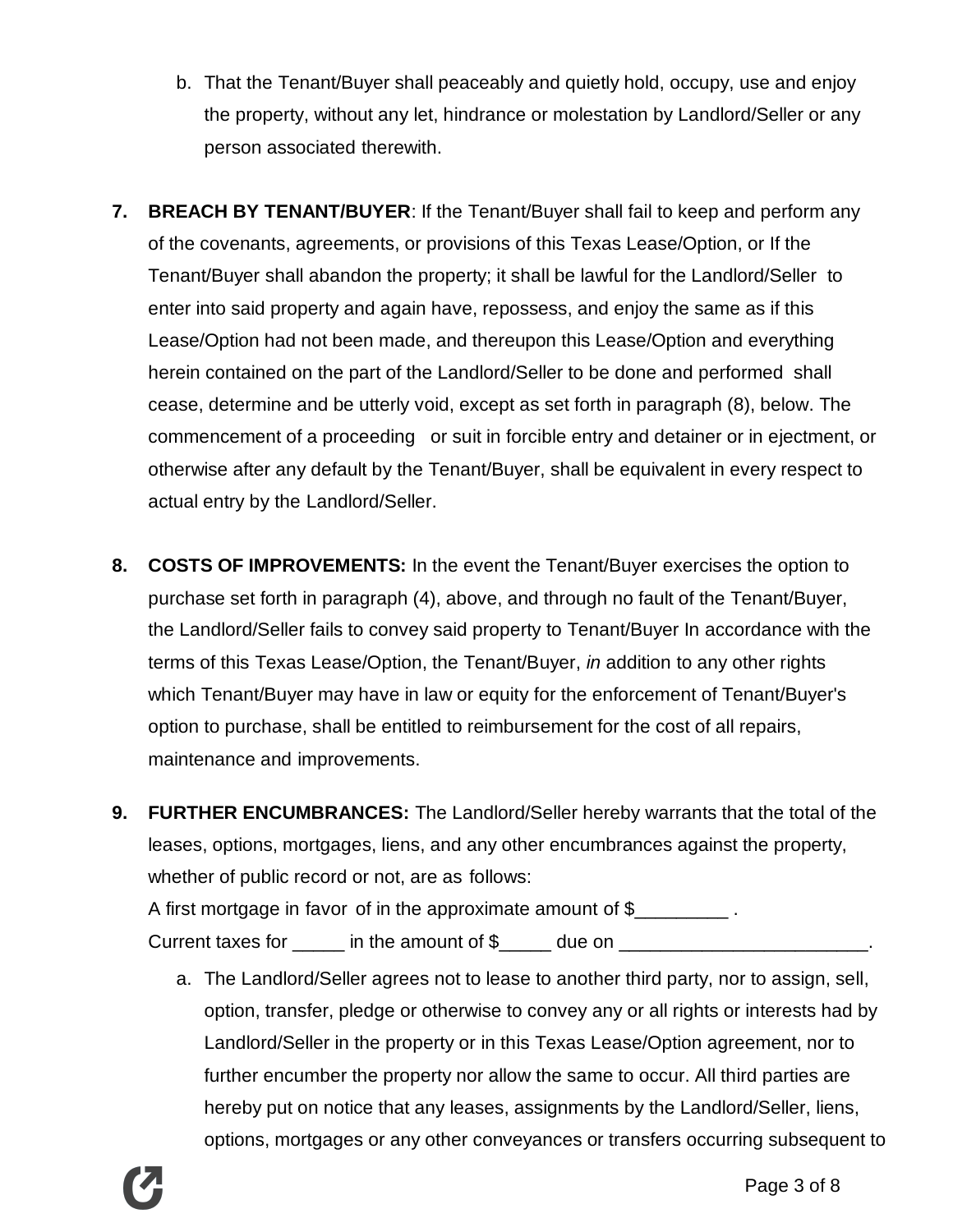the date of this Lease/Option are hereby declared by the Landlord/Seller to be null and void and of no force and effect. The Landlord/Seller further agrees to keep all mortgages, liens, taxes or other encumbrances on the property, current and in good standing. Tenant/Buyer shall have the right to make payments on same in the event that Landlord/Seller becomes non-current or other-wise defaults thereon and said payments will be deducted from any equity due seller or recovered from future rent due seller.

- b. Current taxes for \_\_\_\_ in the amount of **\$\_\_\_\_\_** due on \_\_\_\_\_\_\_\_\_\_\_\_\_\_\_\_\_\_. The Landlord/Seller agrees not to lease to another third party, nor to assign, sell, option, transfer, pledge or otherwise to convey any or all rights or interests had by Landlord/Seller in the property or in this Texas Lease/Option agreement, nor to further encumber the property nor allow the same to occur. All third parties are hereby put on notice that any leases, assignments by the Landlord/Seller, liens, options, mortgages or any other conveyances or transfers occurring subsequent to the date of this Lease/Option are hereby declared by the Landlord/Seller to be null and void and of no force and effect. The Landlord/Seller further agrees to keep all mortgages, liens, taxes or other encumbrances on the property, current and in good standing. Tenant/Buyer shall have the right to make payments on same in the event that Landlord/Seller becomes non-current or other-wise defaults thereon and said payments will be deducted from any equity due seller or recovered from future rent due seller.
- **10. RIGHT OF ASSIGNMENT:** The Tenant/Buyer shall have the unqualified right to sublet the property, and/or to assign, sell, transfer, pledge or otherwise convey any or all rights or interests which the Tenant/Buyer may have in the property or in this Texas Lease/Option Agreement. Any such assignment will release original Tenant/Buyer from liability and substitute assignee in his/her or its place.
- **11. MAINTENANCE AND REPAIRS:** The Tenant/Buyer accepts the property "as is" on the date of execution of this Texas Lease/Option. The Tenant/Buyer shall henceforth be responsible for all maintenance and repair upon said property, both interior and exterior. The Tenant/Buyer shall have the right to make such repairs, maintenance, and improvements as Tenant/Buyer shall deem necessary proper or desirable. The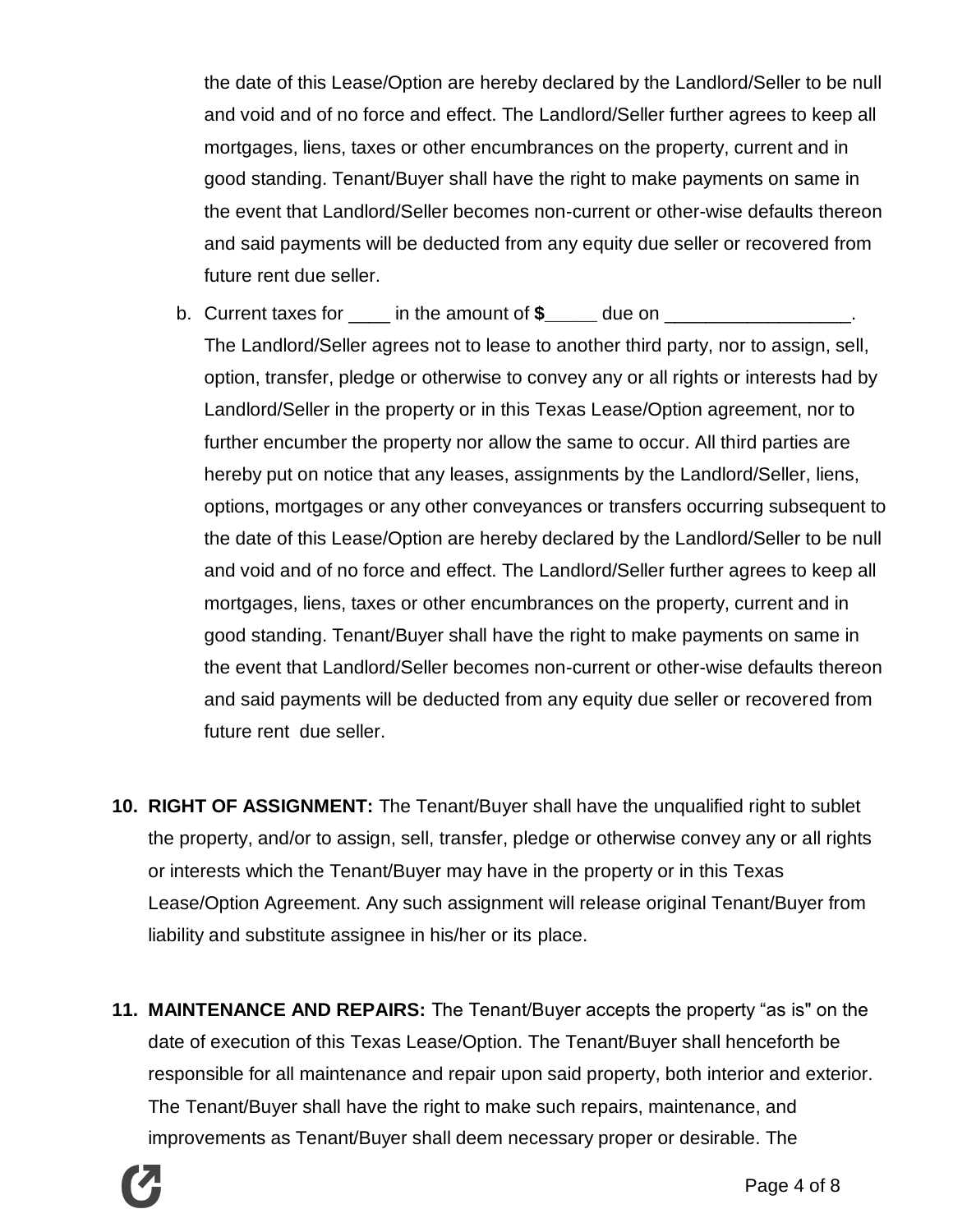Tenant/Buyer shall be solely liable for payment for said improvements and shall hold the Landlord/Seller nameless there from, except that any electric, plumbing, heating or cooling system that is out of order or any repairs exceeding  $\frac{1}{2}$  at the commencement of this lease or within 30 days thereafter will be repaired by the landlord/Seller at his/her expense. If the landlord/Seller cannot or will not make the repairs necessary the Tenant/Buyer will have the option of either voiding this agreement by written notice to the landlord/Seller or making such repairs and, a) receiving a reimbursement from the next monthly payment or payments due the Landlord/Seller or, b) receiving a credit against the purchase price plus interest at 10% per annum from date of payment.

**12. BINDING AGREEMENTS:** The parties hereto agree that this Texas Lease/Option comprises the entire agreement of the parties and that no other representation or agreements have been made or relied upon, and that this Lease/Option agreement shall inure to the benefit of arid shall be binding upon the parties, their heirs, executors, administrators, personal representatives, successors or assigns.

#### **13. SPECIAL PROVISIONS:**

a. The landlord/Seller will complete the following by \_\_\_\_\_\_\_\_\_\_\_\_\_\_\_\_\_\_\_\_\_\_\_\_\_\_ or this Texas Lease/Option will become null and void and all monies disbursed by Tenant/Buyer will be immediately refunded by Landlord/Seller or, at Tenant/Buyers option, these items will be completed by Tenant/Buyer and the cost of same will be recovered as provided for in paragraph (11) in which case this lease will continue in force.

\_\_\_\_\_\_\_\_\_\_\_\_\_\_\_\_\_\_\_\_\_\_\_\_\_\_\_\_\_\_\_\_\_\_\_\_\_\_\_\_\_\_\_\_\_\_\_\_\_\_\_\_\_\_\_\_\_\_\_\_\_\_\_\_\_

\_\_\_\_\_\_\_\_\_\_\_\_\_\_\_\_\_\_\_\_\_\_\_\_\_\_\_\_\_\_\_\_\_\_\_\_\_\_\_\_\_\_\_\_\_\_\_\_\_\_\_\_\_\_\_\_\_\_\_\_\_\_\_\_\_

\_\_\_\_\_\_\_\_\_\_\_\_\_\_\_\_\_\_\_\_\_\_\_\_\_\_\_\_\_\_\_\_\_\_\_\_\_\_\_\_\_\_\_\_\_\_\_\_\_\_\_\_\_\_\_\_\_\_\_\_\_\_\_\_\_

b. Other provisions

## **OPTION TO PURCHASE TERMS**

**14.PRICE AND TERMS**: The Tenant/Buyer agrees to pay for said property the sum of **\$\_\_\_\_\_\_\_\_** less any sums for which the Tenant/Buyer is entitled to claim reimbursement or offset in accordance with this agreement; the net sum to be paid in cash, certified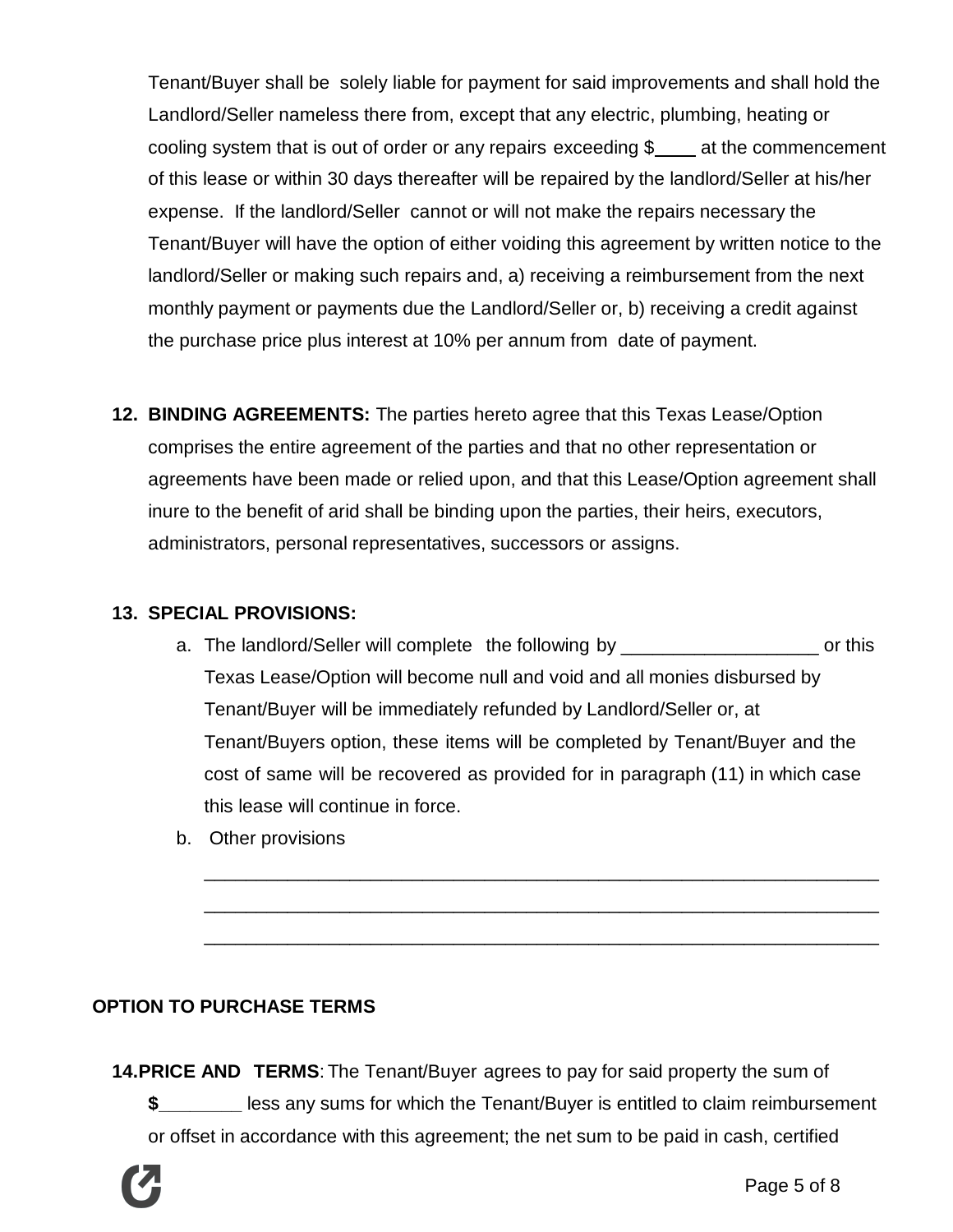check, or cashiers check at closing.

**15.INCLUDED IN THE PURCHASE**: The property shall also include all land, together with all improvements thereon, all appurtenant rights, privileges, easements, buildings, fixtures, heating, electrical, plumbing and air conditioning fixtures and facilities, window shades, venetian blinds, awnings, curtain rods, screens, storm windows and doors, affixed mirrors, wall to wall carpeting, stair carpeting, built in kitchen appliances, bath-room fixtures, radio and television aerials, landscaping and shrubbery, water softeners, garage door openers and operating devices, and all utility or storage buildings or sheds, range and refrigerator. The property shall also include the following items:

\_\_\_\_\_\_\_\_\_\_\_\_\_\_\_\_\_\_\_\_\_\_\_\_\_\_\_\_\_\_\_\_\_\_\_\_\_\_\_\_\_\_\_\_\_\_\_\_\_\_\_\_\_\_\_\_\_\_\_\_\_\_\_\_\_\_\_\_\_\_\_

\_\_\_\_\_\_\_\_\_\_\_\_\_\_\_\_\_\_\_\_\_\_\_\_\_\_\_\_\_\_\_\_\_\_\_\_\_\_\_\_\_\_\_\_\_\_\_\_\_\_\_\_\_\_\_\_\_\_\_\_\_\_\_\_\_\_\_\_\_\_\_

\_\_\_\_\_\_\_\_\_\_\_\_\_\_\_\_\_\_\_\_\_\_\_\_\_\_\_\_\_\_\_\_\_\_\_\_\_\_\_\_\_\_\_\_\_\_\_\_\_\_\_\_\_\_\_\_\_\_\_\_\_\_\_\_\_\_\_\_\_\_\_

- **16.TITLE:** The Landlord/Seller shall convey marketable title to the property with the above described inclusions, by good and sufficient General Warranty Deed in fee simple absolute, on or before closing; said title to be free, clear, and unencumbered except existing mortgages restrictions and easements of record shown in paragraph (9). Title to be conveyed to the Tenant/Buyer and/or assigns.
- **17.CLOSING**: The deed shall be delivered and the purchase money shall *be* paid at the lending institutions, or other office, of Tenant/Buyer's choice, no later than sixty **(60)** days after notification to the Landlord/Seller of the Tenant/Buyer's exercise of the option.
- **18.COSTS AND PRORATIONS:** There shall be prorated between the landlord/Seller and the Tenant/Buyer, as of date of closing, the following items: (a) All real estate taxes and assessments; (b) Interest on encumbrances assumed or taken over by Tenant/Buyer with the Tenant/Buyer having responsibility for such items as follows: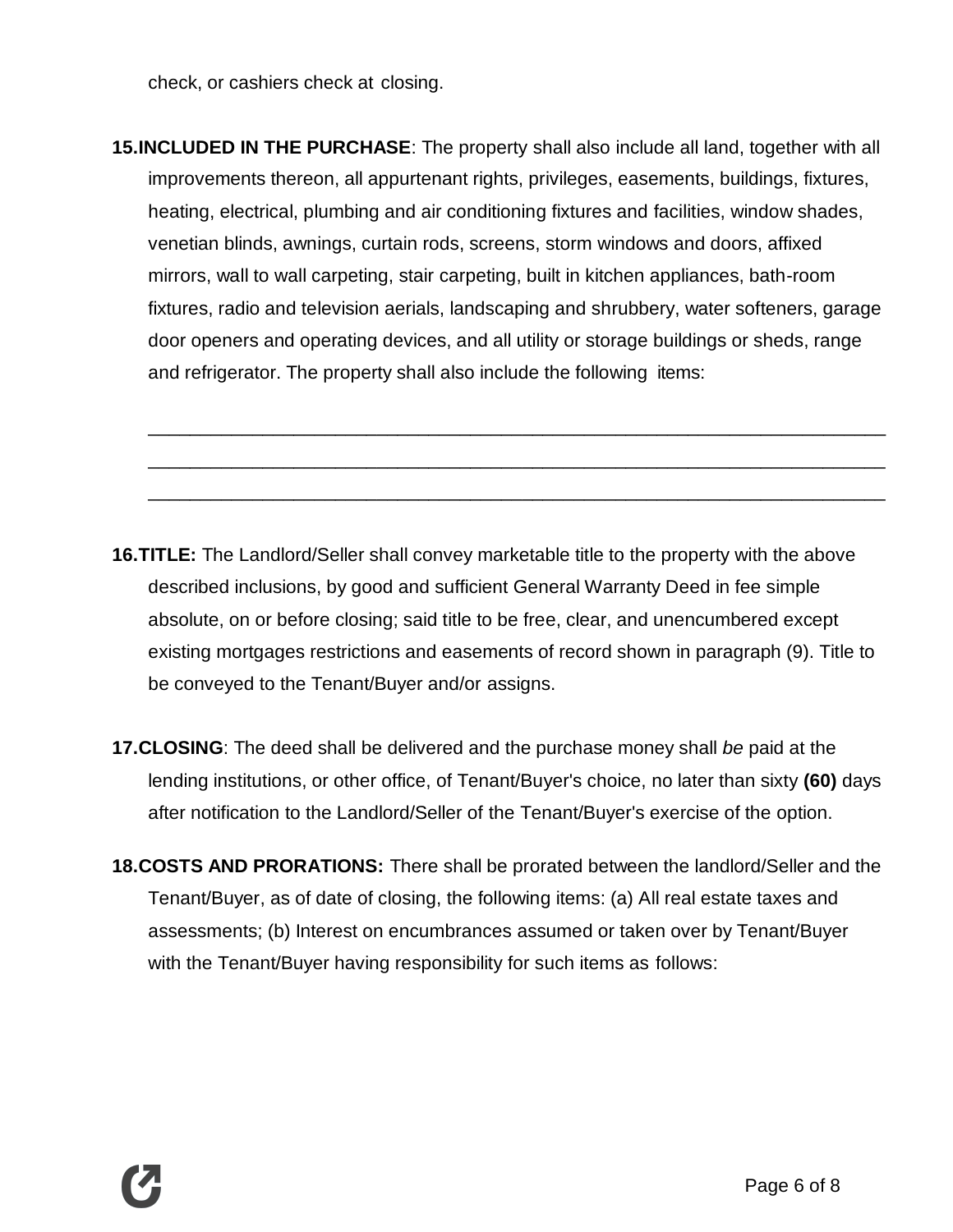| Landlord/Seller will pay: | Tenant/Buyer will pay: |
|---------------------------|------------------------|
|                           |                        |

- **19. INSURANCE:** While this option shall remain executory and up until the time of closing, the Landlord/Seller shall maintain fire and extended coverage upon the property, and immediately convert the owner occupied (if applicable) policy to a non-owner occupied policy. In the event of loss or destruction in whole or in part of said property, the Tenant/Buyer shall have the option to proceed with the closing and accept the insurance proceeds for said damage, or to declare this Texas Lease/Option null and void, releasing both parties from any obligations hereunder, except for the return of reimbursable expenses previously paid by Tenant/Buyer which amounts shall become immediately due and payable from the insurance proceeds. Upon closing, the Tenant/Buyer shall be responsible for fire and extended coverage from that date forward.
- **20. ATTORNEY'S FEES** In the event this agreement is placed in the hands of an attorney for enforcement the prevailing party shall be entitled to recover court costs and attorney fees.

| Landlord/Seller will pay: | Tenant/Buyer will pay: |
|---------------------------|------------------------|
|                           |                        |
|                           |                        |

## **21. REQUIRED DISCLOSURES**

**LEAD BASED PAINT.** For homes built before 1978, Federal Law requires Landlords give Tenant(s) a copy of an EPA-approved pamphlet on identifying and controlling leadbased paint dangers.

**SMOKE ALARMS.** Subchapter F, Chapter 92, Property Code requires the Property to be equipped with smoke alarms in certain locations. Requests for additional installation,